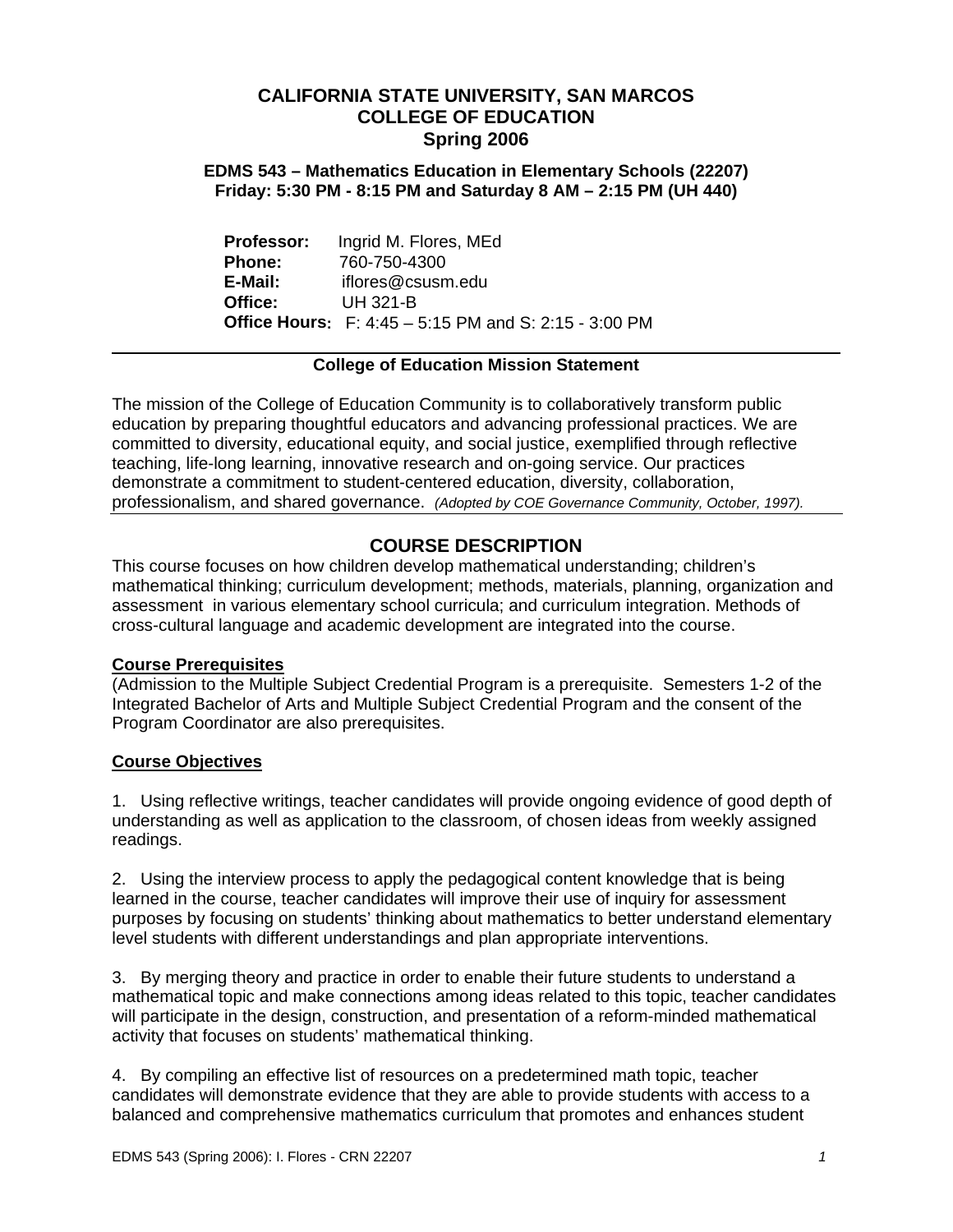learning and understanding, and provides conceptual understanding of the logic and structure of mathematics, problem-solving skills, and computational and procedural skills.

5. By reflecting on and weaving what has been learned in the course during the semester regarding mathematics standards, reform-minded mathematics ideas, constructivist teaching and learning methods which enhance how children think and problem solve, teacher candidates will analyze the curriculum that is currently being implemented in their practicum classroom.

## **FOCUS QUESTIONS**

These focus questions will serve as a guide throughout this course. They will direct our thinking and study as we learn more about teaching children mathematics. When you complete this course, you should have knowledge, understanding, and experiences that will help you answer these questions:

1. How do children develop mathematical understanding, competence, and confidence?

2. How does the culture of the classroom affect mathematical communication and learning?

3. How does the teacher help all children become successful in learning mathematics?

4. How will you continue to develop your mathematical understanding, confidence, and competence?

5. How does the teacher analyze the curriculum in relation to State Mathematical Content Standards?

## **Unique Course Requirements**

Students will be required to have access to children in grades K-6 for the purpose of conducting a series of math interviews to learn about how children think and problem solve.

Each student will be required to implement and videotape a lesson in his or her observation classroom.

## **Required Texts**

- Van de Walle, J. A. (2004). *Elementary and middle school mathematics: Teaching developmentally* (5th ed). Boston: Pearson Education, Inc. ISBN: 0-205-38689-X The text has a companion Web site at: http://wps.ablongman.com/ab\_vandewalle\_math\_5.
- California Department of Education (2000). *Mathematics framework for California public schools, kindergarten through grade twelve* (2000 Revised Ed.). Sacramento, CA: Author. This document can be found on the WWW at: http://www.cde.ca.gov/re/pn/fd/documents/mathematics-frame.pdf. The Web site contains a downloadable PDF file. There are also copies in the library for

## checkout**.**

 Choate, J. S. (2004). *Successful inclusive teaching: Proven ways to detect and correct*  special needs (4<sup>th</sup> ed). Boston: Allyn and Bacon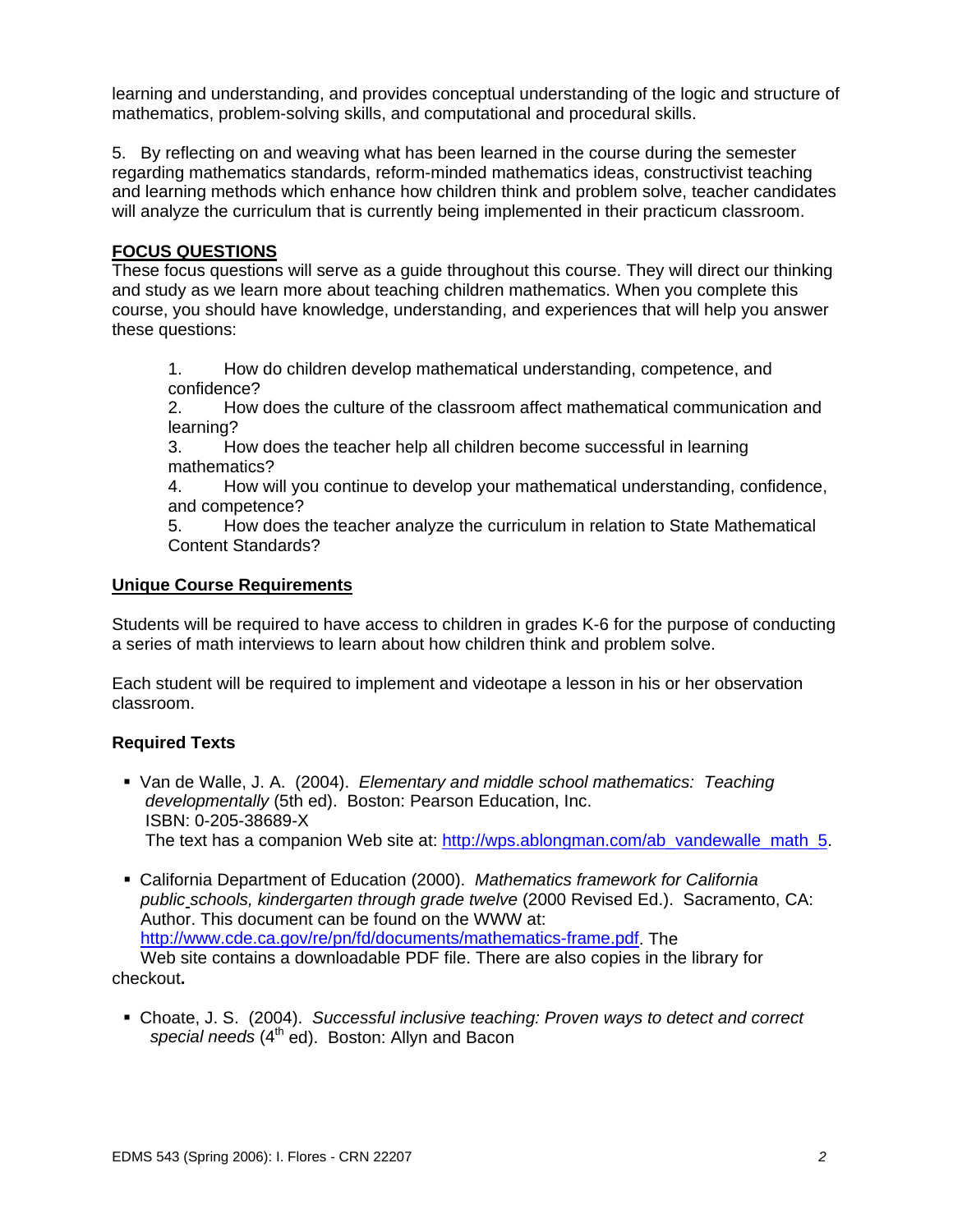## **You are required to access the following Web sites and materials for this course.**

- National Council of Teachers of Mathematics (2000). *Principles and standards for school mathematics*. Reston, VA: Author. This document can be found at: http://standards.nctm.org/
- Star Test Blueprints for Standards Items (grades 2-7) http://www.cde.ca.gov/ta/tg/sr/documents/bpcstmath2to7.pdf

#### **Authorization to Teach English Learners**

This credential program has been specifically designed to prepare teachers for the diversity of languages often encountered in California public school classrooms. The authorization to teach English learners is met through the infusion of content and experiences within the credential program, as well as additional coursework. Students successfully completing this program receive a credential with authorization to teach English learners. *(Approved by CCTC in SB 2042 Program Standards, August 02)*

## **Teacher Performance Expectation (TPE) Competencies**

The course objectives, assignments, and assessments have been aligned with the CTC standards for the Multiple Subject Credential. This course is designed to help teachers seeking a California teaching credential to develop the skills, knowledge, and attitudes necessary to assist schools and district in implementing effective programs for all students. The successful candidate will be able to merge theory and practice in order to realize a comprehensive and extensive educational program for all students. You will be required to formally address the following TPEs in this course:

#### **CTC Standards Alignment:**

The course objectives, assignments, and assessments have been aligned with the CTC standards for Multiple Subjects Credential. The following standards are a primary emphasis in this course:

- **Standard 3**: Relationship between Theory and Practice
- **Standard 4:** Pedagogical Thought and Reflective Practice
- **Standard 5:** Equity, Diversity and Access to the Core Curriculum for All Children
- **Standard 8A:** Pedagogical Preparation for Subject-Specific Content Instruction by MS Candidates (Mathematics)

## **Teacher Performance Expectation (TPE) Competencies:**

## **Primary Emphases**:

- TPE 1a-Subject Specific Pedagogical Skills for MS Teaching (Mathematics)
- TPE 2-Monitoring Student Learning During Instruction

#### **Secondary Emphases**:

- TPE 3-Interpretation and Use of Assessments
- TPE 4-Making Content Accessible
- TPE 5-Student Engagement
- TPE 6a-Developmentally Appropriate Practices in Grades K-3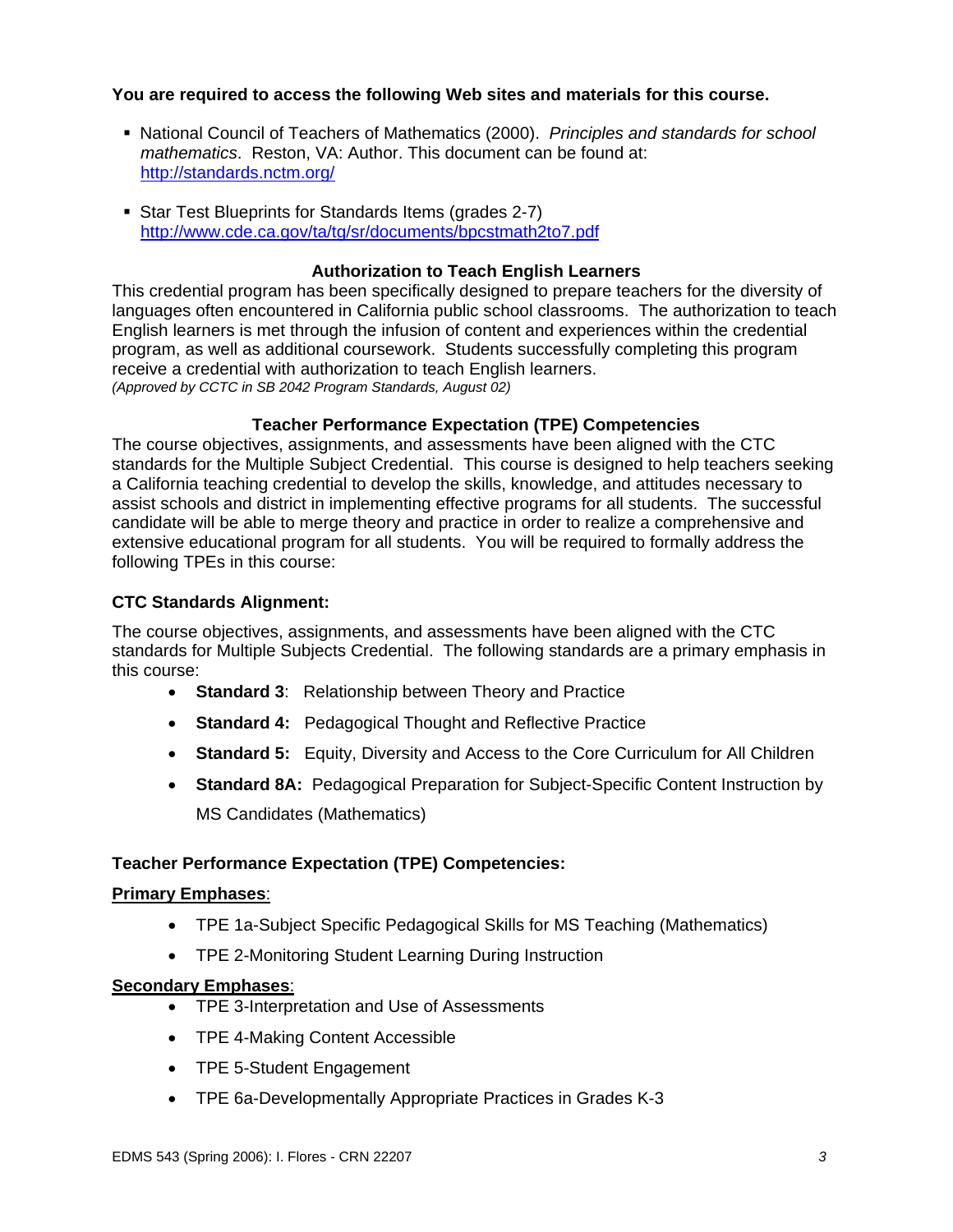- TPE 6b-Developmentally Appropriate Practices in Grades 4-8
- TPE 6d- Developmentally Appropriate Teaching Practices for Special Education: Teaching the Special Education Population in the General Education Environment
- TPE 7-Teaching English Learners
- TPE 8-Learning About Students
- TPE 9-Instructional Planning
- TPE 10-Instructional Time
- TPE 11-Social Environment
- TPE 13-Professional Growth
- TPE 14-Educational Technology in Teaching and Learning

## **College of Education Attendance Policy**

Due to the dynamic and interactive nature of courses in the College of Education, all students are expected to attend all classes and participate actively. At a minimum, students must attend more than 80% of class time, or s/he may not receive a passing grade for the course at the discretion of the instructor. Individual instructors may adopt more stringent attendance requirements. Should the student have extenuating circumstances, s/he should contact the instructor as soon as possible. *(Adopted by the COE Governance Community, December, 1997).*

If you miss one class session or are late (or leave early) more than two sessions, you cannot receive a grade of "A". If you miss two class sessions, your highest possible grade is a "C+".

If possible, please discuss with the instructor any extenuating circumstances that will cause you to miss class prior to your absence. Attendance will be taken at each class session. Furthermore, grades on assignments turned in late will be lowered unless **prior arrangements**  have been made with the instructor. Absence is no excuse for not turning in assignments, as they may be sent electronically (e-mail) to the instructor.

#### **Students with Disabilities Requiring Reasonable Accommodations**

Students must be approved for services by providing appropriate and recent documentation to the Office of Disable Student Services (DSS). This office is located in Craven Hall 5205, and can be contacted by phone at (760) 750-4905, or TTY (760) 750-4909. Students authorized by DSS to receive reasonable accommodations should meet with their instructor during office hours or, in order to ensure confidentiality, in a more private setting.

#### **Course Requirements and Grading Standards**

## **ASSIGNMENTS (The relative weight for each assignment is indicated as a percentage of the total course grade)**

*Detailed assignment guidelines and scoring rubrics (course packet) will be provided electronically to each student for all written assignments below. The course calendar/topics schedule is attached to this syllabus*.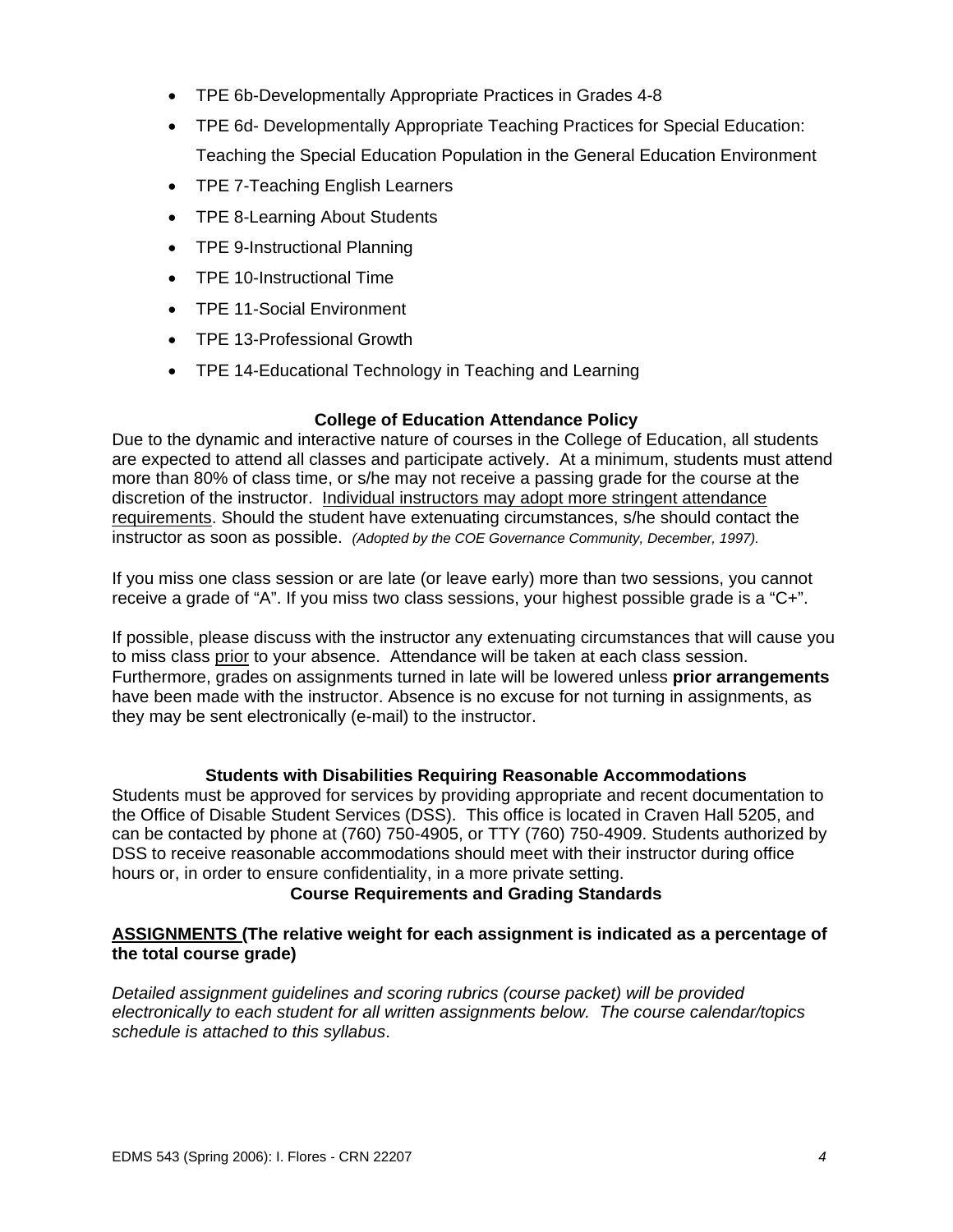## **Reading Assignments**

**(15%)** - Each week students will write a "meaningful" paper on the material assigned to be read for that week. Each assignment will be worth 10 points. These writings should be two pages in length (use an "11" font, line spacing of 1.5, with **only** your name and class session number as a heading), and should clearly articulate your thoughts **on the assigned readings** and how you might **specifically apply** what you learned from the articles as a teacher in the classroom. Please do not repeat verbatim from the readings. **Other assignments may be given that will substitute the written reflection but not the reading assignment.** These will require 2 pages in length.

## **Student Interviews (Critical Assessment Task – CATs)**

**(20%)** - You and one of your classmates will conduct two different student interviews based on questions provided in class. Each interview is worth 10 points. For each interview, you will pose mathematical problems to any one student at a predetermined grade level. The purpose is to get you to begin thinking about students' mathematical understanding, to learn how to effectively pose questions, and interpret the meaning of students' answers, and to provide you with an opportunity to interact with students.

## **Mathematical Resources & Lesson (Critical Assessment Task – CATs)**

**(35%) –** You will first compile resources on a predetermined mathematical topic (20%) and then design a lesson that you will present and videotape in an elementary class (15%). The purpose of this activity is to help you learn how to design effective mathematical activities, to provide you with an opportunity to begin compiling mathematical resources, and to provide an opportunity for you to practice teaching mathematics in an authentic classroom setting.

## **Curriculum Assignment (Critical Assessment Task – CATs)**

**(25%) –** You and another student will review the mathematics curriculum currently being used in your classroom (e.g., a textbook) at one grade level and write a short paper that investigates the curriculum alignment with the CA Content Standards and current high stakes assessments. Students will also provide their general thoughts and concerns related to the curriculum (e.g., how the curriculum might need to be altered to make strong connections between mathematical concepts and procedures).

## **Active Participation, Collaboration, and Professionalism (PCP)**

 **(5%) -** Defined as actively engaging and contributing in all class discussions and activities, students will be evaluated daily. A positive attitude is an important component for establishing the definition for active participation and collaboration. In addition, the student will be expected to exhibit professional behavior and demeanor at all times. Refer to PCP rubric in your course packet.

## **Taskstream Postings:**

This course is designed to help those seeking a Multiple Subject Credential develop the skills knowledge and attitudes necessary to assist schools and districts in implementing effective programs for all students. The successful candidate will be able to merge theory and practice in order to realize a comprehensive and extensive educational program for all students. Students will document their knowledge and understanding of TPE 1A (math) and TPE 2 through assignments completed in EDMS 543.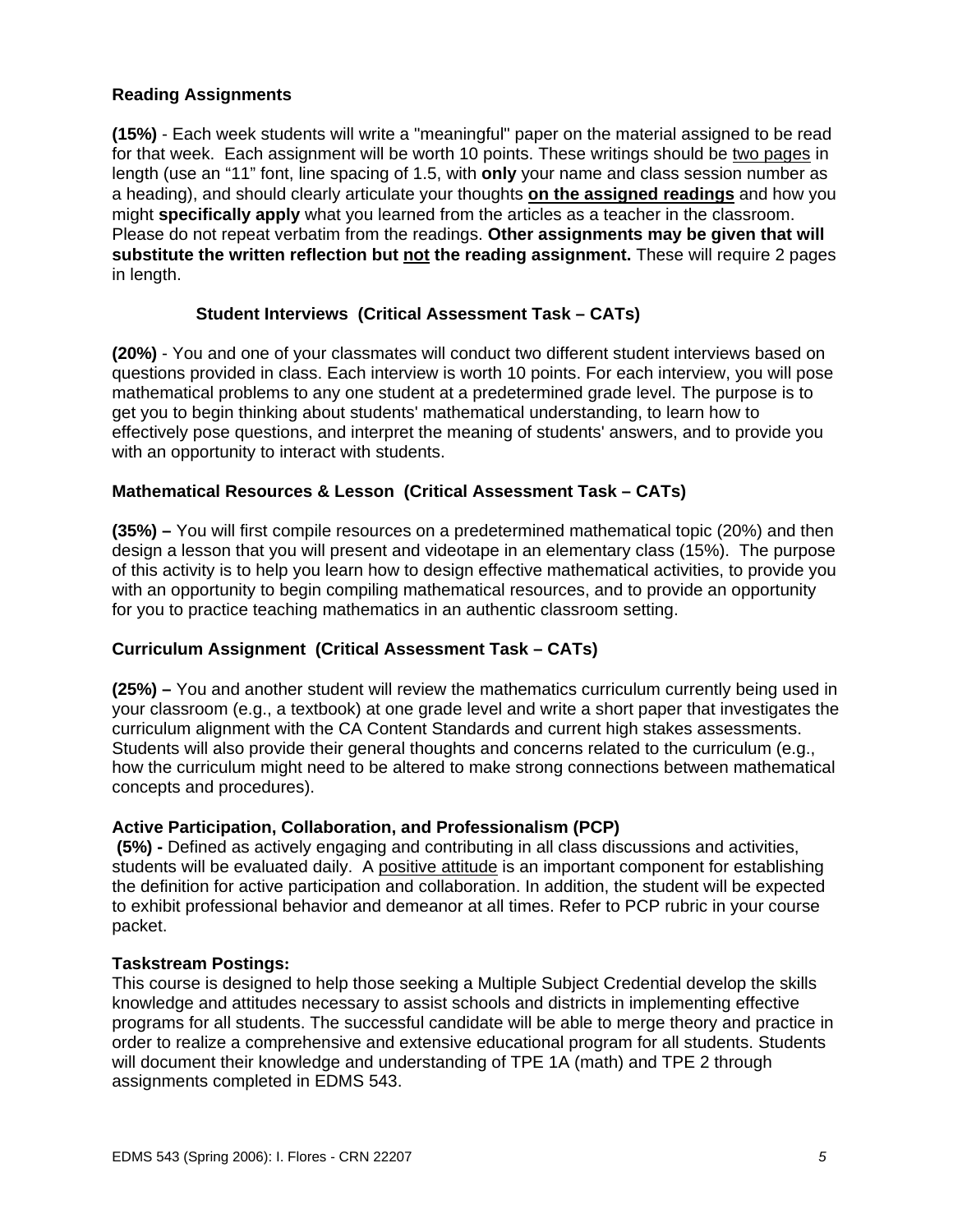### **All University Writing Requirement**

All CSU students must demonstrate competency in writing skills as a requirement for graduation. At Cal State San Marcos, students complete the graduation writing assessment through the All-University Writing Requirement. This requirement mandates that every course at the University must have a writing component of at least 2,500 words (approximately 10 pages). **The writing requirement for this course will be met through weekly writings, student interview analyses, the creation of a lesson plan and mathematical resources, and the curriculum analysis assignment.**

#### **CSUSM Academic Honesty Policy**

Students will be expected to adhere to standards of academic honesty and integrity, as outlined in the Student Academic Honesty Policy. All written work and oral assignments must be original work. All ideas/materials that are borrowed from other sources must have appropriate references to the original sources. Any quoted material should give credit to the source and be punctuated with quotation marks.

Students are responsible for honest completion of their work including examinations. There will be no tolerance for infractions. If you believe there has been an infraction by someone in the class, please bring it to the instructor's attention. The instructor reserves the right to discipline any student for academic dishonesty in accordance with the general rules and regulations of the university. Disciplinary action may include the lowering of grades and/or the assignment of a failing grade for an exam, assignment, or the class as a whole."

**GRADING SCALE:** Grades for this course will be based on the following grading scale:

|              | A93% - 100 % |
|--------------|--------------|
| A-90% - 92%  |              |
|              |              |
| B+88% - 89%  |              |
|              |              |
|              |              |
|              |              |
| C+78% - 79%  |              |
| C 73% - 77 % |              |
|              |              |

C-………….…..70% - 72%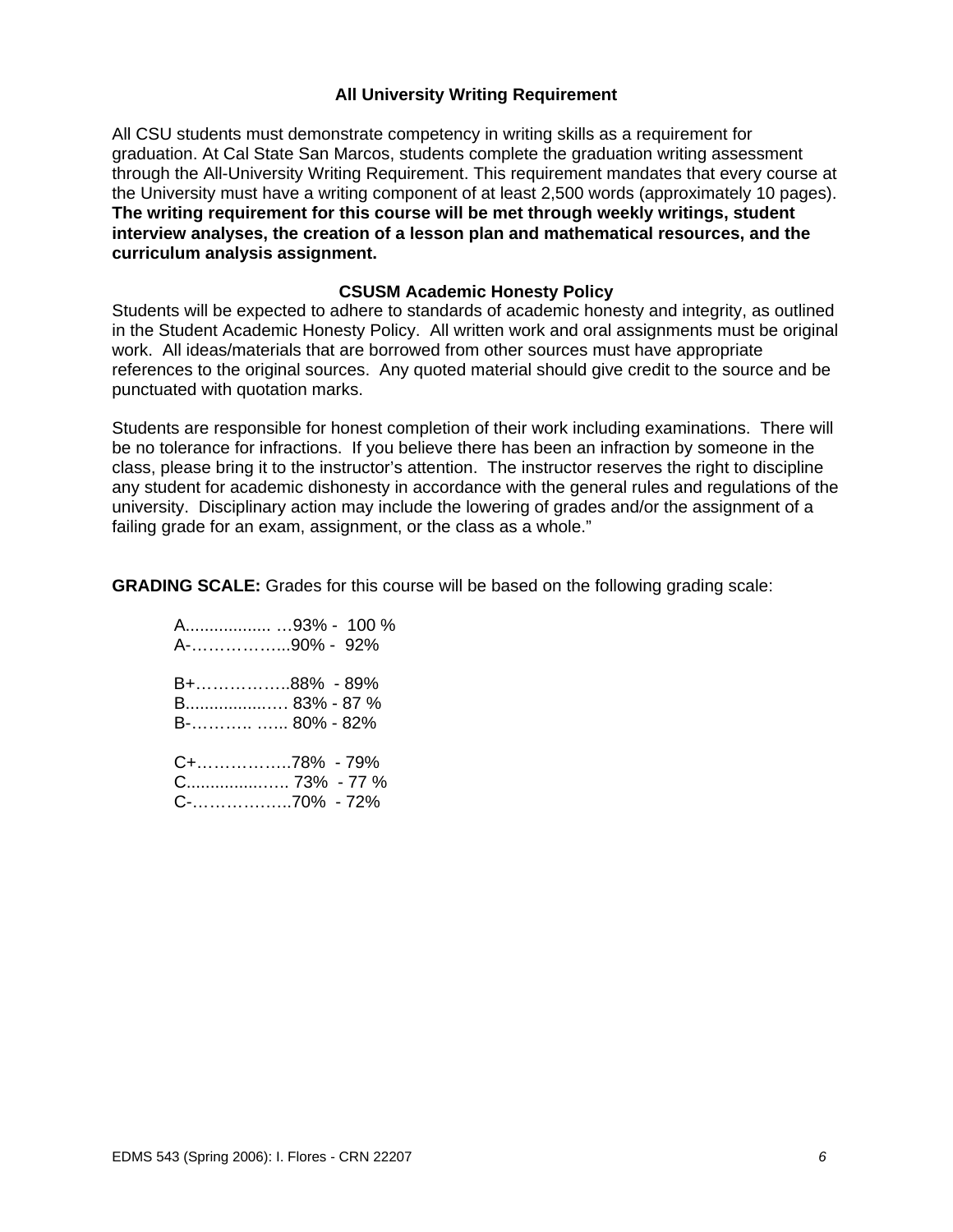## **Exemplary "A" Students:**

- Demonstrate serious commitment to their learning, making full use of the learning opportunities available and searching out the implications of their learning for future use.
- Complete all assignments thoroughly and thoughtfully toward the goal of developing in-depth math projects.
- Make insightful connections between all assignments and their developing overall understanding of mathematical concepts; they continually question and examine concepts in a genuine spirit of inquiry.
- Students show a high level of achievement of course goals.

## **"B" Students:**

- Simply comply with the course requirements and expectations.
- Complete all assignments, usually thoroughly and thoughtfully.
- Usually connect assignments to their developing overall understanding of mathematical concepts; may be satisfied with accepting their learning as it is received without deeply examining concepts or seeking a higher level of understanding.
- Students show reasonable achievement of course goals.

#### **"C" Students:**

- **Demonstrate an inconsistent level of compliance to course requirements and expectations.**
- Complete all assignments with limited thoroughness and thoughtfulness.
- Make limited connections between assignments and their developing overall understanding of mathematical concepts; may not be open to examining concepts on a deeper level and

may

actually dismiss the importance of such inquiry.

Attempt, but show limited progress in achieving course goals.

**Remember! You are required to maintain a B average (3.0 GPA) in your teacher education courses to receive a teaching credential in the State of California.**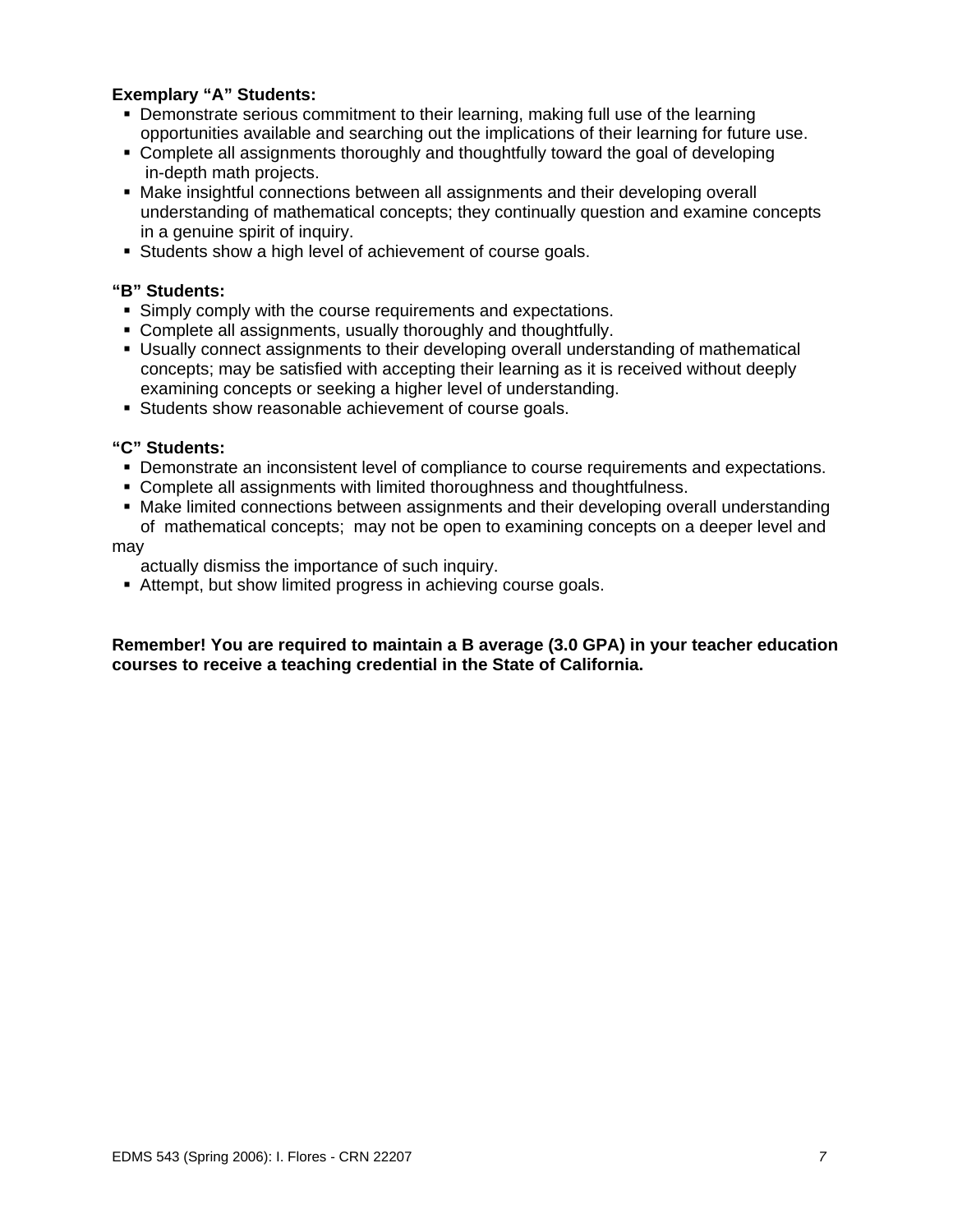## **Curriculum Review Assignment**

EDMS 543

|                           |                       | <b>Nearly</b>        |                                      |                      |
|---------------------------|-----------------------|----------------------|--------------------------------------|----------------------|
|                           | <b>Developing</b>     | <b>Meets</b>         | <b>Meets</b>                         | <b>Exceeds</b>       |
| <b>TPE 1, 1a</b>          | Candidate's           | Candidate's          | Candidate's                          | Candidate's          |
| Subject Specific          | analysis of the       | analysis of the      | analysis of the                      | analysis of the      |
| Pedagogical skills        | curriculum will       | curriculum will      | curriculum will<br>curriculum will   |                      |
| for MS Teaching           | demonstrate little to | demonstrate some     | demonstrate<br>demonstrate           |                      |
| Assignment                | no understanding      | understanding of     | considerable                         | exceptional          |
| (Teaching                 | of how to teach the   | how to teach the     | understanding of<br>understanding of |                      |
| Mathematics in a          | state adopted         | state adopted        | how to teach the                     | how to teach the     |
| MS Assignment)            | academic content      | academic content     | state adopted                        | state adopted        |
|                           | standard in           | standard in          | academic content                     | academic content     |
|                           | mathematics.          | mathematics.         | standard in                          | standard in          |
|                           |                       |                      | mathematics.                         | mathematics.         |
| TPE <sub>4</sub>          | Candidate's           | Candidate's          | Candidate's                          | Candidate's          |
| <b>Making Content</b>     | analysis of the       | analysis of the      | analysis of the                      | analysis of the      |
| Accessible                | curriculum will       | curriculum will      | curriculum will                      | curriculum will      |
|                           | demonstrate little to | demonstrate some     | demonstrate                          | demonstrate          |
|                           | no understanding in   | understanding in     | considerable                         | exceptional          |
|                           | the use of            | the use of           | understanding in                     | understanding in     |
|                           | pedagogical           | pedagogical          | the use of                           | the use of           |
|                           | strategies that will  | strategies that will | pedagogical                          | pedagogical          |
|                           | provide all students  | provide all students | strategies that will                 | strategies that will |
|                           | access to the         | access to the        | provide all students                 | provide all students |
|                           | mathematics           | mathematics          | access to the                        | access to the        |
|                           | curriculum.           | curriculum           | mathematics                          | mathematics          |
|                           |                       |                      | curriculum                           | curriculum           |
| TPE 6, 6a, 6b             | Candidate's           | Candidate's          | Candidate's                          | Candidates's         |
| Developmentally           | analysis of the       | analysis of the      | analysis of the                      | analysis of the      |
| Appropriate               | curriculum will       | curriculum will      | curriculum will                      | curriculum will      |
| <b>Teaching Practices</b> | demonstrate little to | demonstrate some     | demonstrate                          | demonstrate          |
| in Grades K-3 $&$ 4-      | no understanding in   | understanding in     | considerable                         | exceptional          |
| 8                         | the use of            | the use of           | understanding in                     | understanding in     |
|                           | developmentally       | developmentally      | the use of                           | the use of           |
|                           | appropriate           | appropriate          | developmentally                      | developmentally      |
|                           | teaching practices.   | teaching practices   | appropriate                          | appropriate          |
|                           |                       |                      | teaching practices                   | teaching practices   |

Secondary TPE's for this Assignment<br>  $\rightarrow$ 

¾ TPE 9 – Instructional Planning

¾ TPE 10 – Instructional Time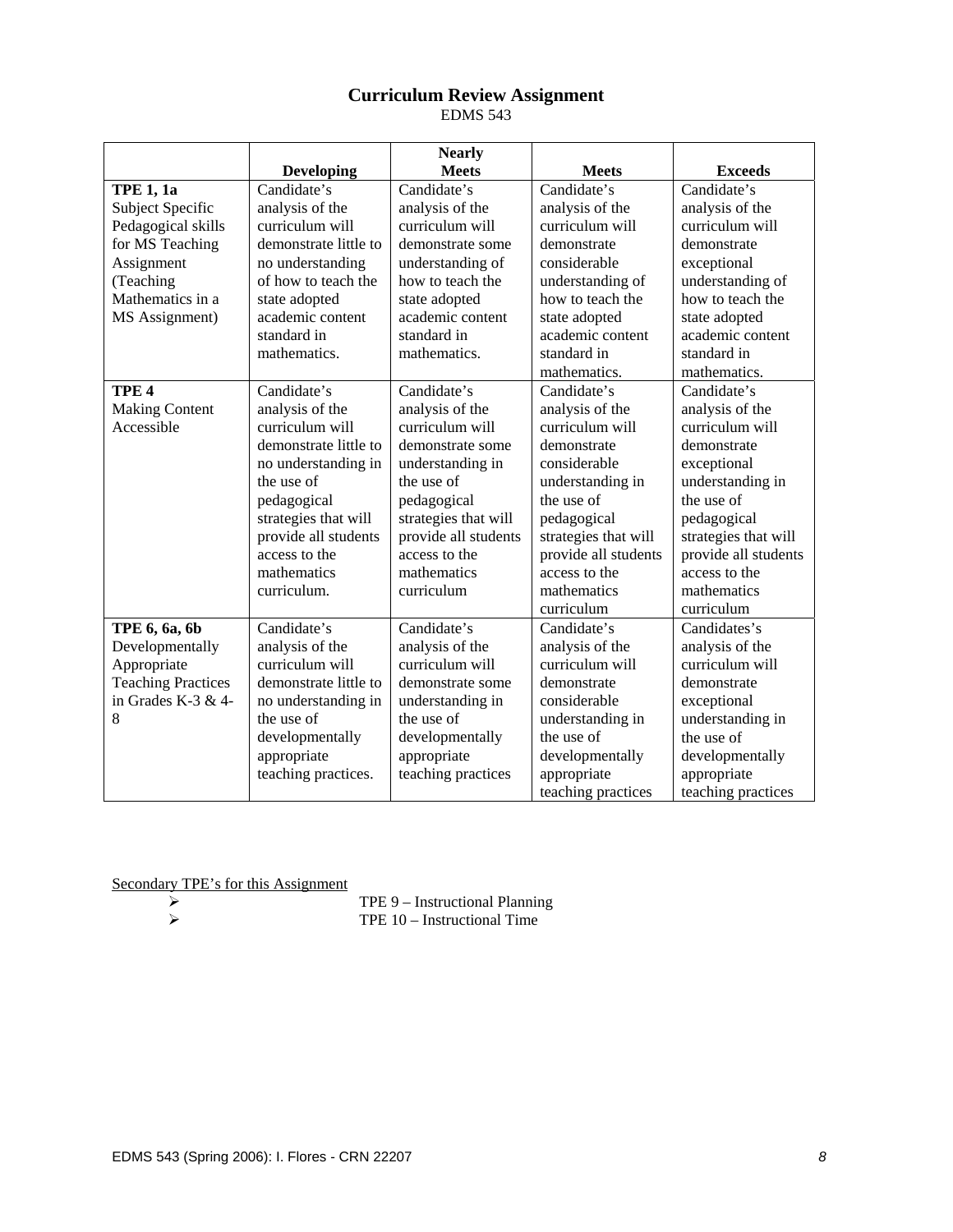## **Lesson Presentation Assignment**

EDMS 543

|                       |                      | <b>Nearly</b>        |                      |                      |  |
|-----------------------|----------------------|----------------------|----------------------|----------------------|--|
|                       | <b>Developing</b>    | <b>Meets</b>         | <b>Meets</b>         | <b>Exceeds</b>       |  |
| <b>TPE 1, 1a</b>      | Candidates' lesson   | Candidates' lesson   | Candidates' lesson   | Candidates' lesson   |  |
| Subject Specific      | plan and             | plan and             | plan and             | plan and             |  |
| Pedagogical skills    | presentation         | presentation         | presentation         | presentation         |  |
| for MS Teaching       | demonstrates little  | demonstrates some    | demonstrates         | demonstrates         |  |
| Assignment            | to no                | understanding of     | considerable         | exceptional          |  |
| (Teaching             | understanding of     | how to teach the     | understanding of     | understanding of     |  |
| Mathematics in a      | how to teach the     | state adopted        | how to teach the     | how to teach the     |  |
| Multiple Subject      | state adopted        | academic content     | state adopted        | state adopted        |  |
| Assignment)           | academic content     | standard in          | academic content     | academic content     |  |
|                       | standard in          | mathematics          | standard in          | standard in          |  |
|                       | mathematics          |                      | mathematics          | mathematics          |  |
| TPE <sub>4</sub>      | Candidates' lesson   | Candidates' lesson   | Candidates' lesson   | Candidates' lesson   |  |
| <b>Making Content</b> | plan and             | plan and             | plan and             | plan and             |  |
| Accessible            | presentation will    | presentation will    | presentation will    | presentation will    |  |
|                       | demonstrate little   | demonstrate some     | demonstrate          | demonstrate          |  |
|                       | to no                | understanding in     | considerable         | exceptional          |  |
|                       | understanding in     | the use of           | understanding in     | understanding in     |  |
|                       | the use of           | pedagogical          | the use of           | the use of           |  |
|                       | pedagogical          | strategies that will | pedagogical          | pedagogical          |  |
|                       | strategies that will | provide all students | strategies that will | strategies that will |  |
|                       | provide all students | access to the        | provide all students | provide all students |  |
|                       | access to the        | mathematics          | access to the        | access to the        |  |
|                       | mathematics          | curriculum           | mathematics          | mathematics          |  |
|                       | curriculum           |                      | curriculum           | curriculum           |  |
| TPE 6, 6a, 6b         | Candidates' lesson   | Candidates' lesson   | Candidates' lesson   | Candidates' lesson   |  |
| Developmentally       | plan and             | plan and             | plan and             | plan and             |  |
| Appropriate           | presentation will    | presentation will    | presentation will    | presentation will    |  |
| Teaching              | demonstrate little   | demonstrate some     | demonstrate          | demonstrate          |  |
| Practices – Grades    | to no                | understanding in     | considerable         | exceptional          |  |
| K-3 & 4-8             | understanding in     | the use of           | understanding in     | understanding in     |  |
|                       | the use of           | developmentally      | the use of           | the use of           |  |
|                       | developmentally      | appropriate          | developmentally      | developmentally      |  |
|                       | appropriate          | teaching practices.  | appropriate          | appropriate          |  |
|                       | teaching practices.  |                      | teaching practices.  | teaching practices.  |  |

Secondary TPE's for this Assignment

| TPE 2 – Monitoring Student Learning During Instruction |
|--------------------------------------------------------|
|--------------------------------------------------------|

- 
- ¾ TPE 9 Instructional Planning
- →<br>
TPE 5 Student Engagement<br>
TPE 9 Instructional Planning<br>
→<br>
TPE 10 Instructional Time<br>
→<br>
TPE 11 Social Environment ¾ TPE 10 – Instructional Time
	- ¾ TPE 11 Social Environment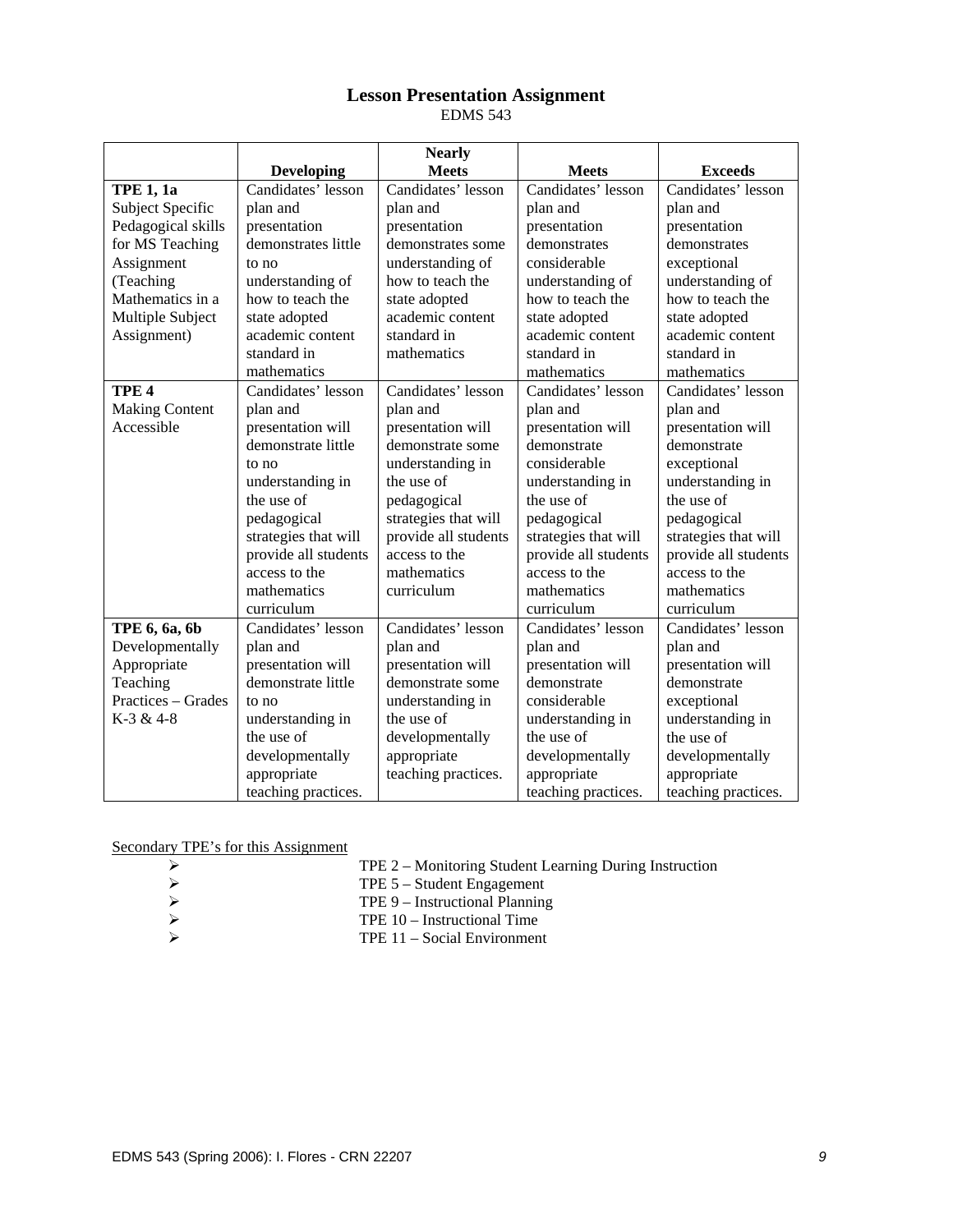## **Lesson Resources Assignment**

EDMS 543

|                       |                    | <b>Nearly</b>      |                    |                    |
|-----------------------|--------------------|--------------------|--------------------|--------------------|
|                       | <b>Developing</b>  | <b>Meets</b>       | <b>Meets</b>       | <b>Exceeds</b>     |
| TPE <sub>4</sub>      | Candidates'        | Candidates'        | Candidates'        | Candidates'        |
| <b>Making Content</b> | resources and      | resources and      | resources and      | resources and      |
| Accessible            | descriptions will  | descriptions will  | descriptions will  | descriptions will  |
|                       | demonstrate little | demonstrate some   | demonstrate        | demonstrate        |
|                       | to no              | understanding of   | considerable       | exceptional        |
|                       | understanding of   | how instructional  | understanding of   | understanding of   |
|                       | how instructional  | resources can help | how instructional  | how instructional  |
|                       | resources can help | provide all        | resources can help | resources can help |
|                       | provide all        | students with      | provide all        | provide all        |
|                       | students with      | access to a        | students with      | students with      |
|                       | access to a        | balanced and       | access to a        | access to a        |
|                       | balanced and       | comprehensive      | balanced and       | balanced and       |
|                       | comprehensive      | curriculum.        | comprehensive      | comprehensive      |
|                       | curriculum.        |                    | curriculum.        | curriculum.        |

Secondary TPE's for this Assignment

¾ TPE 1a – Subject-Specific Pedagogical Skills for MS Teaching Assignments (Teaching Mathematics in a MS Assignment)

¾ TPE 5 – Student Engagement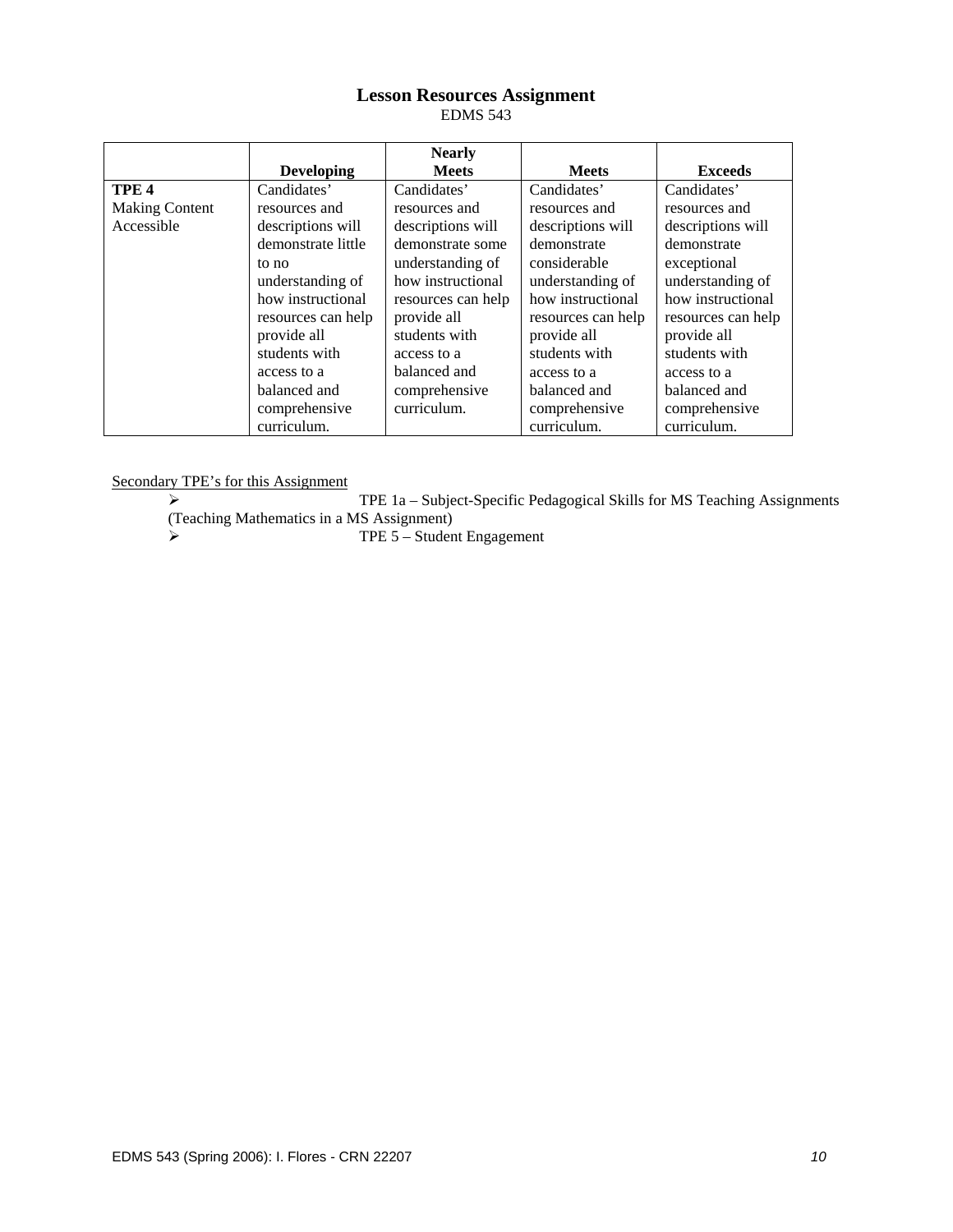# **Student Interviews Assignment**

EDMS 543

|                         |                                     | <b>Nearly</b>         |                                              |                       |
|-------------------------|-------------------------------------|-----------------------|----------------------------------------------|-----------------------|
|                         | <b>Developing</b>                   | <b>Meets</b>          | <b>Meets</b>                                 | <b>Exceeds</b>        |
| <b>TPE 1, 1a</b>        | Candidate's                         | Candidate's           | Candidate's                                  | Candidate's           |
| Subject Specific        | assessment and                      | assessment and        | assessment and                               | assessment and        |
| Pedagogical             | recommendations                     | recommendations       | recommendations<br>recommendations           |                       |
| skills for MS           | from the student                    | from the student      | from the student<br>from the student         |                       |
| Teaching                | interview                           | interview             | interview                                    | interview             |
| Assignment              | demonstrates little to              | demonstrates some     | demonstrates                                 | demonstrates          |
| (Teaching               | no understanding of                 | understanding of how  | considerable                                 | exceptional           |
| Mathematics in a        | how to teach the state              | to teach the state    | understanding of how<br>understanding of how |                       |
| Multiple Subject        | adopted academic                    | adopted academic      | to teach the state                           | to teach the state    |
| Assignment)             | content standard in                 | content standard in   | adopted academic                             | adopted academic      |
|                         | mathematics                         | mathematics           | content standard in                          | content standard in   |
|                         |                                     |                       | mathematics                                  | mathematics           |
| TPE <sub>2</sub>        | Candidate's                         | Candidate's           | Candidate's                                  | Candidate's           |
| Monitoring              | assessment and                      | assessment and        | assessment and                               | assessment and        |
| <b>Student Learning</b> | recommendations                     | recommendations       | recommendations                              | recommendations       |
| During                  | from the student                    | from the student      | from the student                             | from the student      |
| Instruction             | interview                           | interview             | interview                                    | interview             |
|                         | demonstrates little to              | demonstrates some     | demonstrates                                 | demonstrates          |
|                         | no understanding of                 | understanding of how  | considerable                                 | exceptional           |
|                         | how to monitor                      | to monitor student    | understanding of how                         | understanding of how  |
|                         | student learning and                | learning and how to   | to monitor student                           | to monitor student    |
|                         | how to effectively                  | effectively make use  | learning and how to                          | learning and how to   |
|                         | make use of this                    | of this information   | effectively make use                         | effectively make use  |
|                         | information when                    | when teaching.        | of this information                          | of this information   |
|                         | teaching.                           |                       | when teaching.                               | when teaching.        |
| TPE <sub>3</sub>        | Candidate                           | Candidate             | Candidate                                    | Candidate             |
| Interpretation          | demonstrates little to              | demonstrates some     | demonstrates                                 | demonstrates          |
| and Use of              | no understanding of                 | understanding of how  | considerable                                 | exceptional           |
| Assessments             | how to effectively                  | to effectively assess | understanding of how                         | understanding of how  |
|                         | assess students'                    | students' content     | to effectively assess                        | to effectively assess |
|                         | content knowledge                   | knowledge through     | students' content                            | students' content     |
|                         | through the use of                  | the use of student    | knowledge through                            | knowledge through     |
|                         | student interviews.                 | interviews.           | the use of student                           | the use of student    |
|                         |                                     |                       | interviews.                                  | interviews.           |
|                         |                                     |                       |                                              |                       |
| TPE <sub>4</sub>        | Candidate's                         | Candidate's           | Candidate's                                  | Candidate's           |
| <b>Making Content</b>   | recommendations                     | recommendations       | recommendations                              | recommendations       |
| Accessible              | from the student                    | from the student      | from the student                             | from the student      |
|                         | interview                           | interview             | interview                                    | interview             |
|                         | demonstrates little to              | demonstrates some     | demonstrates                                 | demonstrates          |
|                         | no understanding in                 | understanding in the  | considerable                                 | exceptional           |
|                         | the use of                          | use of pedagogical    | understanding in the                         | understanding in the  |
|                         | pedagogical                         | strategies that will  | use of pedagogical                           | use of pedagogical    |
|                         | strategies that will                | provide all students  | strategies that will                         | strategies that will  |
|                         | provide all students                | access to the         | provide all students                         | provide all students  |
|                         | access to the                       | mathematics           | access to the                                | access to the         |
|                         | mathematics                         | curriculum            | mathematics                                  | mathematics           |
|                         | curriculum                          |                       | curriculum                                   | curriculum            |
|                         | Secondary TPE's for this Assignment |                       |                                              |                       |

 $\triangleright$  TPE 5 – Student Engagement

THE 8 For this Assignment<br>
TPE 5 – Student Engagement<br>
TPE 6, 6a, 6b – Developmentally Appropriate Practices in Grades K-3 & Grades 4-8.<br>
TPE 8 – Learning about Students and TPE 9 – Instructional Planning

¾ TPE 8 – Learning about Students and TPE 9 – Instructional Planning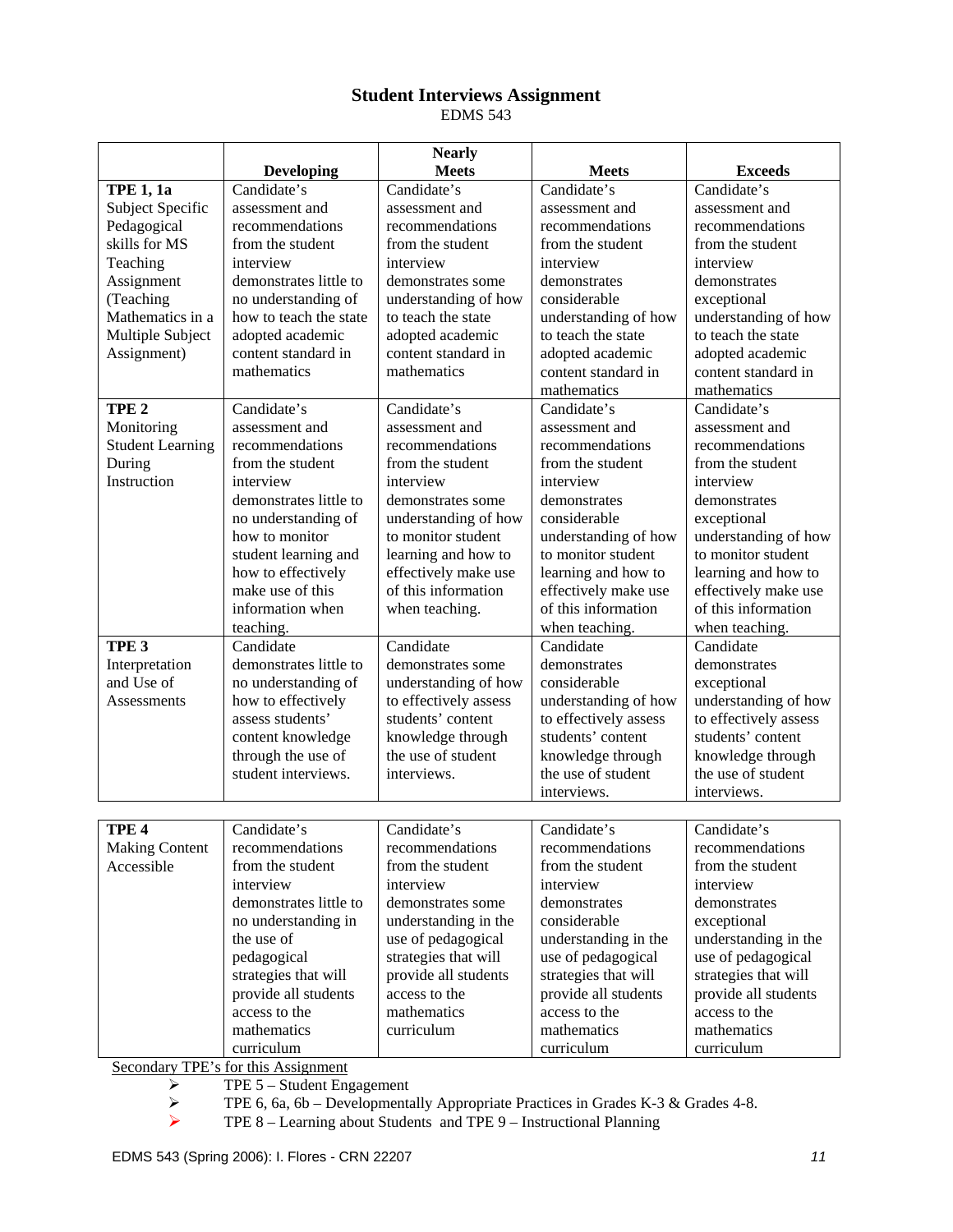|          | <b>Topic and Assignments</b><br>(Tentative)                                                                                                                                                                                                       | <b>Readings</b>                                                                                                                    |
|----------|---------------------------------------------------------------------------------------------------------------------------------------------------------------------------------------------------------------------------------------------------|------------------------------------------------------------------------------------------------------------------------------------|
|          |                                                                                                                                                                                                                                                   |                                                                                                                                    |
|          | Introduction to Mathematics Education<br>Developing Mathematical Understanding<br>Characteristics of Effective Classrooms: Overview of<br><b>Instructional Practices</b><br>Problem Solving<br>Math Content Standards (CA and NCTM): Introduction | 2 - Exploring What It Means to do Mathematics<br>3 -Developing Understanding in Mathematics<br>4 -Teaching Through Problem Solving |
| Friday   |                                                                                                                                                                                                                                                   |                                                                                                                                    |
|          | Assessment - Connecting Instruction with Assessment<br>Interviews                                                                                                                                                                                 | 5 -Building Assessment into Instruction                                                                                            |
| Saturday | How Children Learn Through Problem-Solving Development:<br>Cognitively Guided Instruction                                                                                                                                                         | 6 - Planning in the Problem-Based Classroom                                                                                        |
|          | <b>CA Mathematics Content Standards</b><br>Group presentations of assigned standards                                                                                                                                                              | This document is available on:<br>http://www.cde.ca.gov/re/pn/fd/documents/<br>mathematics-frame.pdf.                              |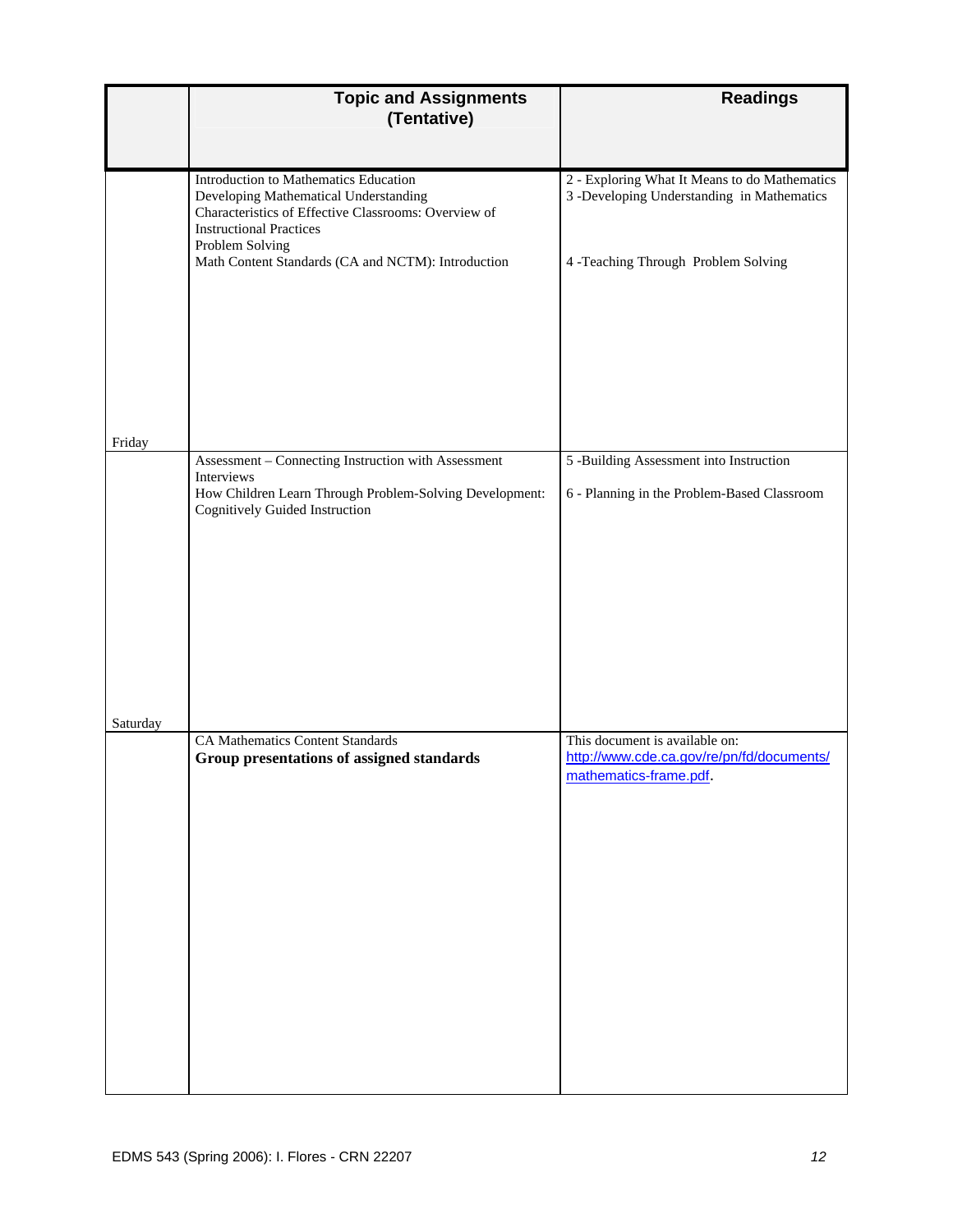|                  | Number Sense I: What it Means and How We Can Help<br>Children Develop It.<br>Number Sense II:<br>Classification of Word Problems for Addition and Subtraction<br>Article summary/critique on Math and Special Needs due<br><b>Practice Interview Due</b>                                  | 7 - Teaching All Children Mathematics<br>Article per student's choice<br>9 - Developing Early Number Concepts and<br><b>Number Sense</b><br>10 - Developing Meanings for the Operations<br>11 - Helping Children Master the Basic Facts |
|------------------|-------------------------------------------------------------------------------------------------------------------------------------------------------------------------------------------------------------------------------------------------------------------------------------------|-----------------------------------------------------------------------------------------------------------------------------------------------------------------------------------------------------------------------------------------|
| Saturday         |                                                                                                                                                                                                                                                                                           |                                                                                                                                                                                                                                         |
| Session 5        | Number Sense III:<br>Developing Understanding of Place Value<br><b>Place Value Interview due</b><br><b>Place Value Lesson Presentation</b>                                                                                                                                                | 12 - Whole-Number Place-Value Development                                                                                                                                                                                               |
| Friday<br>$***1$ | Number Sense IV:<br>Developing Flexible Methods of Computation, Mental<br>Strategies, and Estimation.<br><b>Addition/Subtraction OR Multiplication/Division interview</b><br>due (turn in only one interview)<br><b>Add/Subtraction OR Multiplication/Division lesson</b><br>presentation | 13 - Strategies for Whole Number Computation<br>14 - Computational Estimation with Whole<br><b>Numbers</b>                                                                                                                              |
| $***2$           |                                                                                                                                                                                                                                                                                           |                                                                                                                                                                                                                                         |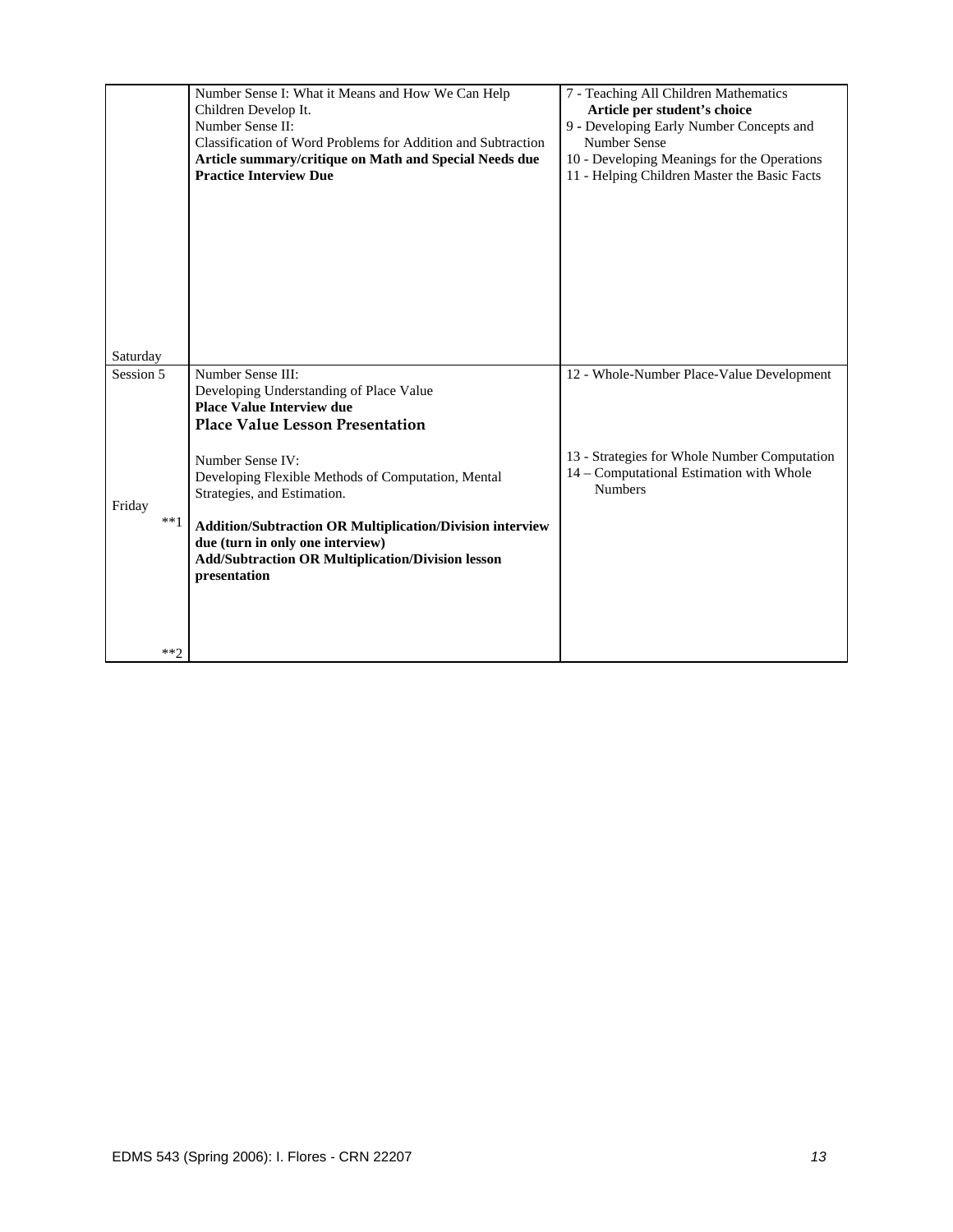|        |        | Fractions                                                                                                | 15 -Developing Fraction Concepts                            |
|--------|--------|----------------------------------------------------------------------------------------------------------|-------------------------------------------------------------|
|        |        | Constructing Understanding of Fractions; Fraction                                                        |                                                             |
|        |        | Computation                                                                                              | 16 - Computation with Fractions                             |
|        |        | Fraction interview due                                                                                   |                                                             |
|        |        | <b>Fraction lesson presentation</b>                                                                      | 17 - Decimal and Percent Concepts & Decimal                 |
|        |        |                                                                                                          | Computation<br>18 - Developing Concepts of Ratio and        |
|        |        | Measurement - Customary and Metric system                                                                | Proportion                                                  |
|        |        | Measurement interview due                                                                                | 19 -Developing Measurement Concepts                         |
|        |        | <b>Measurement lesson presentation</b>                                                                   |                                                             |
|        |        |                                                                                                          |                                                             |
|        |        |                                                                                                          |                                                             |
|        |        |                                                                                                          |                                                             |
|        |        |                                                                                                          |                                                             |
|        |        |                                                                                                          |                                                             |
|        |        |                                                                                                          |                                                             |
|        |        |                                                                                                          |                                                             |
|        |        |                                                                                                          |                                                             |
|        |        |                                                                                                          |                                                             |
|        |        |                                                                                                          |                                                             |
|        |        |                                                                                                          |                                                             |
|        |        |                                                                                                          |                                                             |
|        |        |                                                                                                          |                                                             |
|        | $***3$ |                                                                                                          |                                                             |
|        |        |                                                                                                          |                                                             |
|        |        |                                                                                                          |                                                             |
|        |        |                                                                                                          |                                                             |
|        | $**4$  |                                                                                                          |                                                             |
|        |        |                                                                                                          |                                                             |
|        |        | Geometry - Developing Geometric Reasoning and Spatial                                                    | 20 - Geometric Thinking and Geometric                       |
|        |        | Sense                                                                                                    | Concepts                                                    |
|        |        | Geometry interview due                                                                                   |                                                             |
|        |        | Geometry lesson presentation                                                                             |                                                             |
|        |        |                                                                                                          |                                                             |
|        |        | Probability & Data Analysis - Developing meaningful                                                      | 21 - Exploring Concepts of Probability and Data<br>Analysis |
|        |        | experiences                                                                                              |                                                             |
|        |        | Exploring concepts of chance, simple and independent events<br>Probability & Data Analysis interview due |                                                             |
|        |        | Probability & Data Analysis lesson presentation                                                          |                                                             |
|        |        |                                                                                                          |                                                             |
|        |        |                                                                                                          |                                                             |
|        |        |                                                                                                          |                                                             |
|        |        |                                                                                                          |                                                             |
|        |        |                                                                                                          |                                                             |
| Friday |        |                                                                                                          |                                                             |
|        |        |                                                                                                          |                                                             |
|        |        |                                                                                                          |                                                             |
|        |        |                                                                                                          |                                                             |
|        |        |                                                                                                          |                                                             |
|        |        |                                                                                                          |                                                             |
|        |        |                                                                                                          |                                                             |
|        |        |                                                                                                          |                                                             |
|        |        |                                                                                                          |                                                             |
|        |        |                                                                                                          |                                                             |
|        |        |                                                                                                          |                                                             |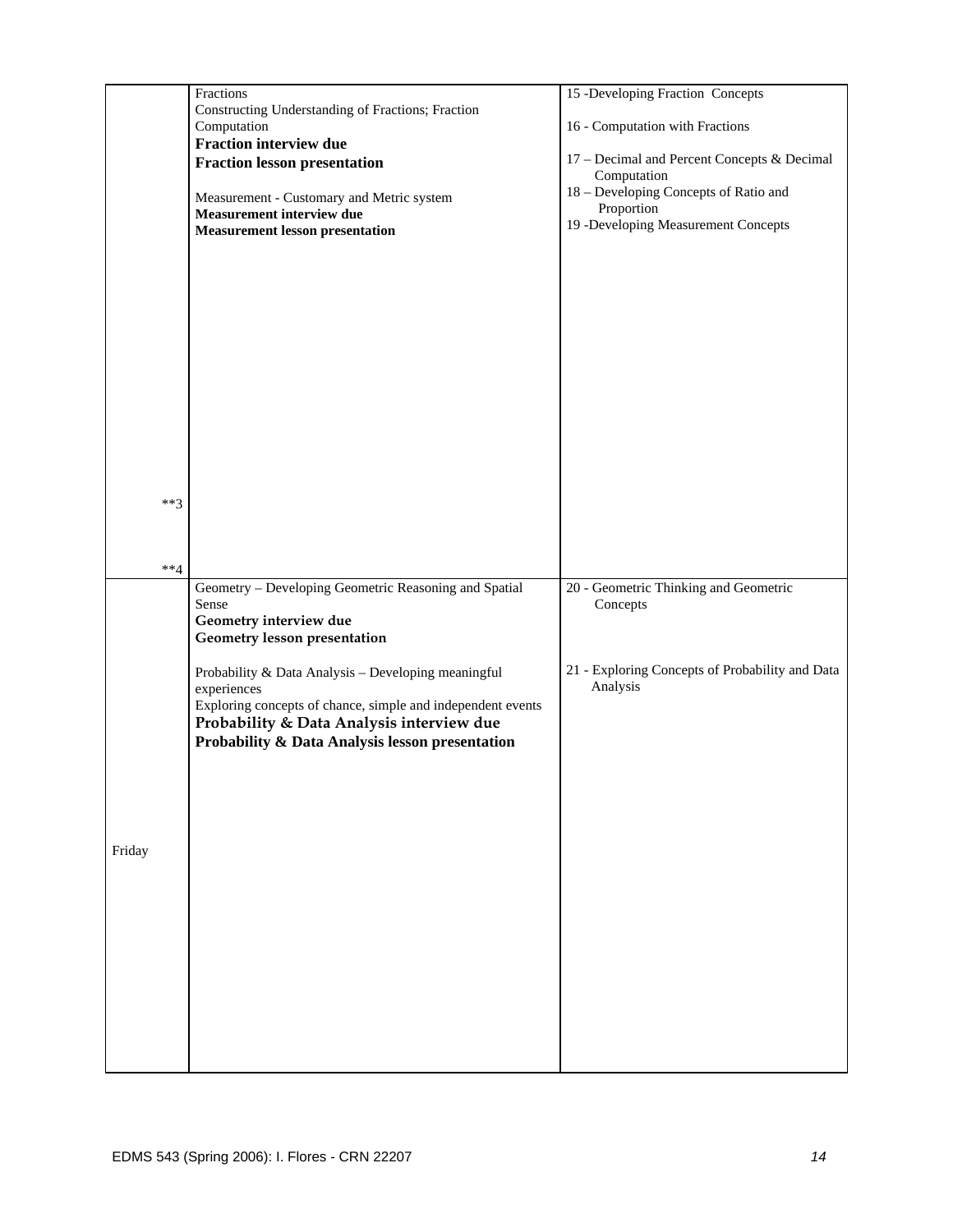|                   | Algebraic Reasoning and Functions - Exploring patterns,    | 22 - Algebraic Reasoning               |
|-------------------|------------------------------------------------------------|----------------------------------------|
|                   | variables, and equations. Developing function concepts.    | 23 – Exploring Functions               |
|                   | Algebra lesson presentation                                | 24 – Exponents, Integers, Real Numbers |
|                   |                                                            |                                        |
|                   | Last day to turn in curriculum assignment                  |                                        |
|                   | <b>Taskstream Posting Due</b>                              |                                        |
|                   |                                                            |                                        |
|                   |                                                            |                                        |
|                   |                                                            |                                        |
|                   |                                                            |                                        |
|                   |                                                            |                                        |
|                   |                                                            |                                        |
|                   |                                                            |                                        |
|                   |                                                            |                                        |
|                   |                                                            |                                        |
|                   |                                                            |                                        |
| Saturday          |                                                            |                                        |
|                   |                                                            |                                        |
|                   |                                                            |                                        |
|                   |                                                            |                                        |
|                   |                                                            |                                        |
|                   |                                                            |                                        |
|                   |                                                            |                                        |
| <b>Technology</b> | This competency will be infused throughout the course. Use | 8 – Technology & School Mathematics    |
|                   | this chapter as an ongoing reference.                      |                                        |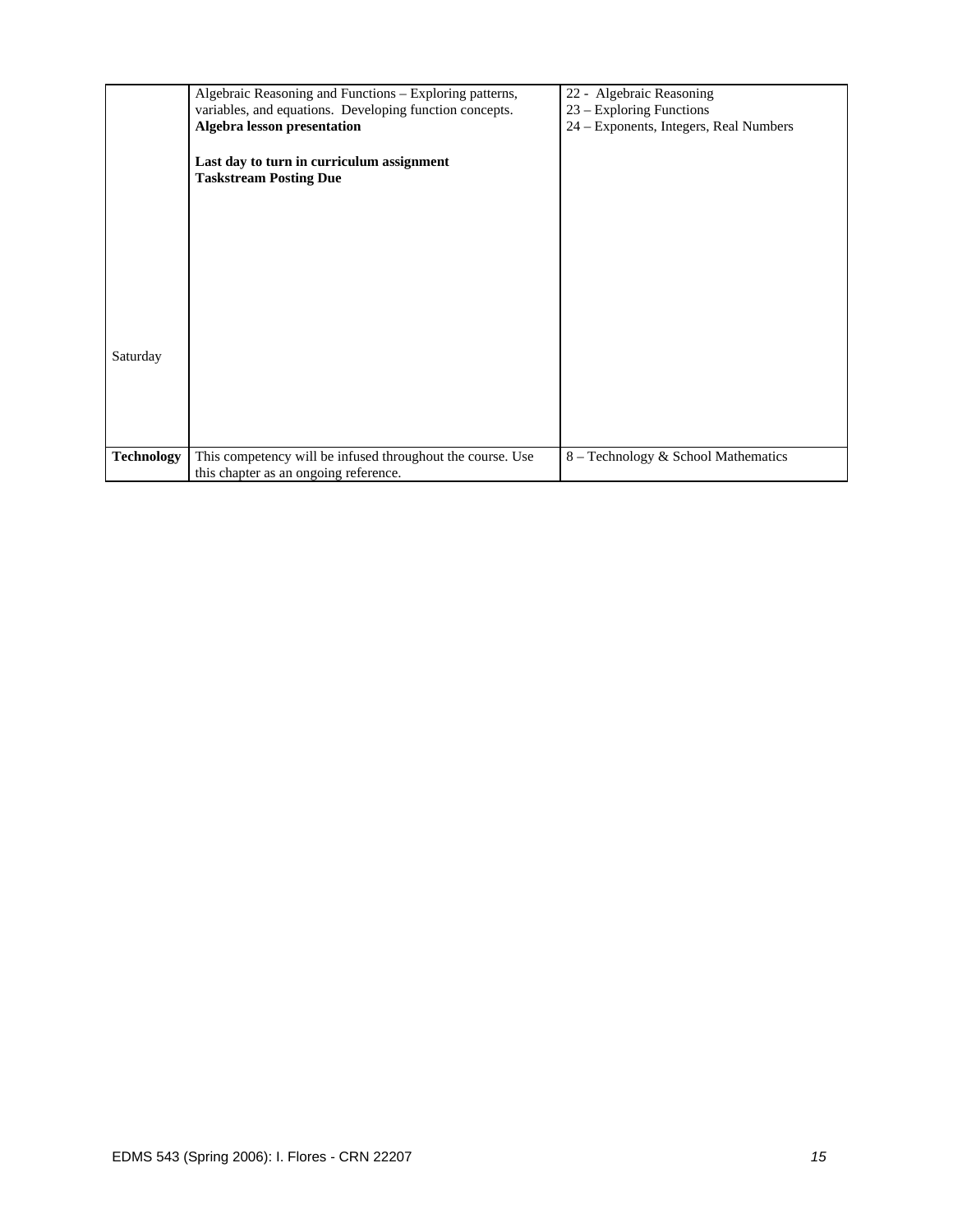#### **SB 2042 - AUTHORIZATION TO TEACH ENGLISH LEARNERS COMPETENCIES**

| PART 1:                                                                                                                                         | <b>PART 2:</b>                                                                                                                 | PART 3:                                                                                             |
|-------------------------------------------------------------------------------------------------------------------------------------------------|--------------------------------------------------------------------------------------------------------------------------------|-----------------------------------------------------------------------------------------------------|
| <b>LANGUAGE STRUCTURE AND</b>                                                                                                                   | <b>METHODOLOGY</b>                                                                                                             | <b>CULTURE AND</b>                                                                                  |
| <b>FIRST- AND SECOND-LANGUAGE</b>                                                                                                               | OF BILINGUAL, ENGLISH                                                                                                          | <b>CULTURAL DIVERSITY</b>                                                                           |
| <b>DEVELOPMENT</b>                                                                                                                              | <b>LANGUAGE DEVELOPMENT,</b>                                                                                                   |                                                                                                     |
|                                                                                                                                                 | <b>AND CONTENT INSTRUCTION</b>                                                                                                 |                                                                                                     |
| I. Language Structure and Use:                                                                                                                  | I. Theories and Methods of Bilingual                                                                                           | I. The Nature of Culture                                                                            |
| <b>Universals and Differences</b>                                                                                                               | <b>Education</b>                                                                                                               |                                                                                                     |
| (including the structure of English)                                                                                                            |                                                                                                                                |                                                                                                     |
| A. The sound systems of language<br>(phonology)                                                                                                 | A. Foundations                                                                                                                 | A. Definitions of culture                                                                           |
| <b>B.</b> Word formation (morphology)                                                                                                           | <b>B.</b> Organizational models: What works<br>for whom?                                                                       | <b>B.</b> Perceptions of culture                                                                    |
| C. Syntax                                                                                                                                       | C. Instructional strategies                                                                                                    | C. Intra-group differences (e.g.,<br>ethnicity, race, generations, and micro-<br>cultures)          |
| <b>D.</b> Word meaning (semantics)                                                                                                              | II. Theories and Methods for Instruction<br>In and Through English                                                             | D. Physical geography and its effects<br>on culture                                                 |
| E. Language in context                                                                                                                          | A. Teacher delivery for both English<br>language development and content<br>instruction                                        | E. Cultural congruence                                                                              |
| F. Written discourse                                                                                                                            | B. Approaches with a focus on English<br>language development                                                                  | II. Manifestations of Culture: Learning<br><b>About Students</b>                                    |
| <b>G.</b> Oral discourse                                                                                                                        | C. Approaches with a focus on content<br>area instruction (specially designed<br>academic instruction delivered in<br>English) | A. What teachers should learn about their<br>students                                               |
| H. Nonverbal communication                                                                                                                      | D. Working with paraprofessionals                                                                                              | <b>B.</b> How teachers can learn about their<br>students                                            |
| I. Language Change                                                                                                                              |                                                                                                                                | C. How teachers can use what they learn<br>about their students (culturally responsive<br>pedagogy) |
| II. Theories and Factors in First- and<br><b>Second-Language Development</b>                                                                    | III. Language and Content Area<br><b>Assessment</b>                                                                            | <b>III. Cultural Contact</b>                                                                        |
| A. Historical and current theories and<br>models of language analysis that have<br>implications for second-language<br>development and pedagogy | A. Purpose                                                                                                                     | A. Concepts of cultural contact                                                                     |
| <b>B.</b> Psychological factors affecting first-<br>and second-language development                                                             | <b>B.</b> Methods                                                                                                              | <b>B.</b> Stages of individual cultural contact                                                     |
| C. Socio-cultural factors affecting first-<br>and second-language development                                                                   | C. State mandates                                                                                                              | C. The dynamics of prejudice                                                                        |
| D. Pedagogical factors affecting first- and<br>second-language development                                                                      | <b>D.</b> Limitations of assessment                                                                                            | <b>D.</b> Strategies for conflict resolution                                                        |
| E. Political factors affecting first- and<br>second-language development                                                                        | E. Technical concepts                                                                                                          | IV. Cultural Diversity in<br>U.S. and CA.                                                           |
|                                                                                                                                                 |                                                                                                                                | A. Historical perspectives                                                                          |
|                                                                                                                                                 |                                                                                                                                | <b>B.</b> Demography                                                                                |
|                                                                                                                                                 |                                                                                                                                | C. Migration and immigration                                                                        |